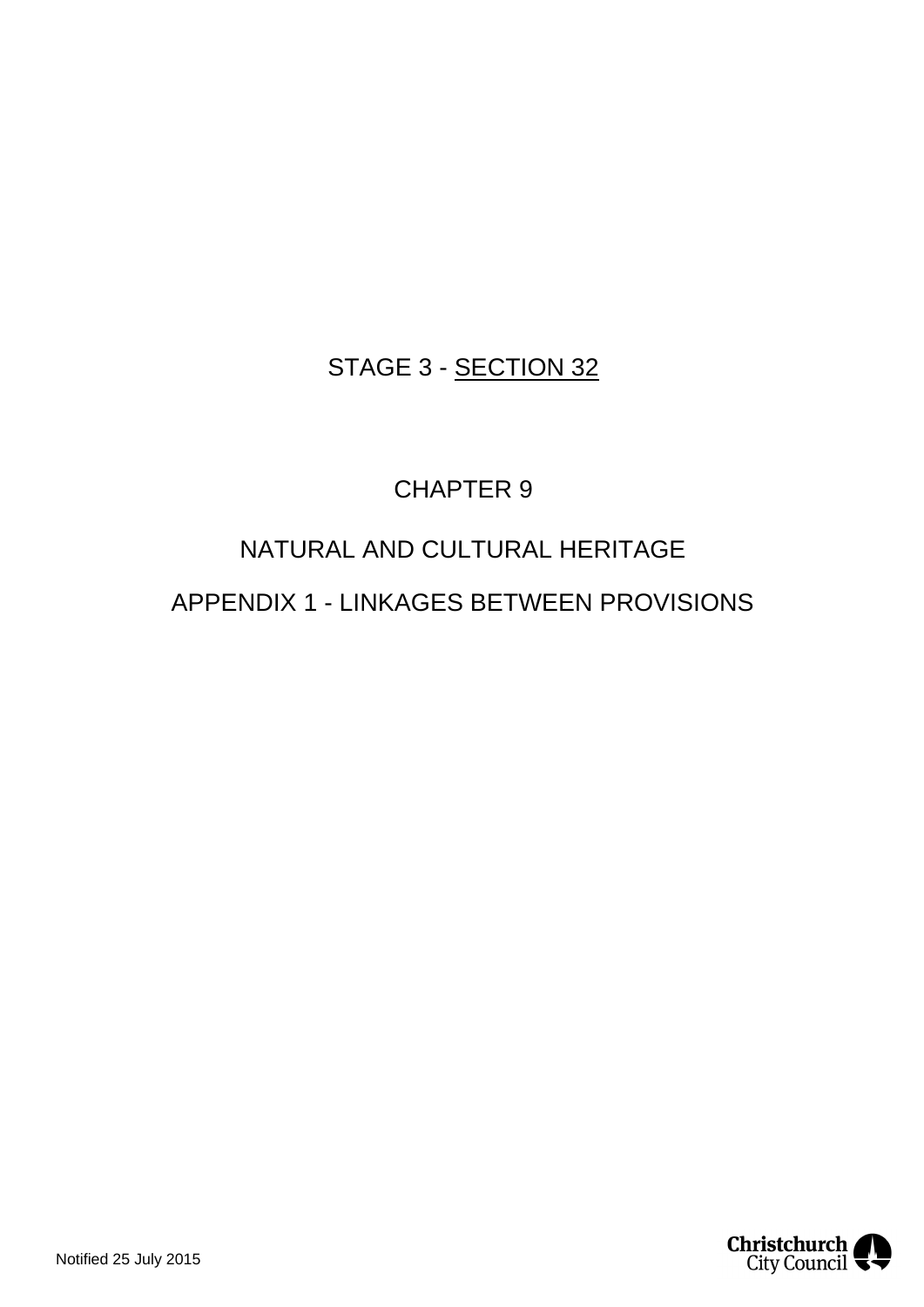### APPENDIX 1: LINKAGES BETWEEN PROVISIONS - INDIGENOUS BIODIVERSITY

| <b>Strategic Directions</b><br>and Strategic<br>Outcomes <sup>1</sup>                                             | <b>Objectives</b>                                                      | <b>Policies</b>                                                                                   | <b>Schedules</b><br>and Rules             | <b>Matters of Discretion</b>                            |
|-------------------------------------------------------------------------------------------------------------------|------------------------------------------------------------------------|---------------------------------------------------------------------------------------------------|-------------------------------------------|---------------------------------------------------------|
| 3.3.1 Objective - Enabling recovery<br>and facilitating the future<br>enhancement of the district: clause<br>(c). | 9.1.1.1 Objective:<br><b>Indigenous Biodiversity</b><br>and Ecosystems | 9.1.1.1.1 Policy: Identification of<br>ecological significance                                    | $9.1.2.2.1$ P1 -<br>P <sub>6</sub>        | $9.1.3 - Indigenous$<br>biodiversity and<br>ecosystems. |
|                                                                                                                   |                                                                        | 9.1.1.1.2 Policy: Land<br>management                                                              | 9.1.2.2.3<br>RD1-RD3                      |                                                         |
| 3.3.7 Objective - Urban growth, form<br>and design: clause (b).                                                   |                                                                        |                                                                                                   |                                           |                                                         |
|                                                                                                                   |                                                                        | 9.1.1.1.4 Policy: Incentives and<br>assistance to maintain and                                    | $9.1.2.2.4\text{ D1}$ ,<br>D <sub>2</sub> |                                                         |
| 3.3.9 Objective - Natural and cultural<br>environment.                                                            |                                                                        | enhance indigenous biodiversity                                                                   |                                           |                                                         |
|                                                                                                                   |                                                                        | 9.1.1.1.5 Policy: Offsetting                                                                      | 9.1.2.2.5 NC1                             |                                                         |
|                                                                                                                   |                                                                        |                                                                                                   | Appendices<br>9.1.5                       |                                                         |
| 3.3.3 Objective - Ngai Tahu<br>Manawhenua: clause (d);                                                            | 9.1.1.1 Objective:<br><b>Indigenous Biodiversity</b><br>and ecosystems | 9.1.1.1.3 Policy: Cultural heritage<br>and customary rights                                       | 9.1.2.2.1 P5,<br>P <sub>6</sub>           | $9.1.3 - Indigenous$<br>biodiversity and<br>ecosystems. |
| 3.3.9 Objective - Natural and cultural<br>environment.                                                            |                                                                        | 9.1.1.1.4 Policy: Incentives and<br>assistance to maintain and<br>enhance indigenous biodiversity | Appendices<br>9.1.5                       |                                                         |

Linkages and grouping of provisions under proposed Policy Direction



<span id="page-1-0"></span><sup>1</sup>Proposals as per Schedule 1of Decision 1 of Independent Hearings Panel.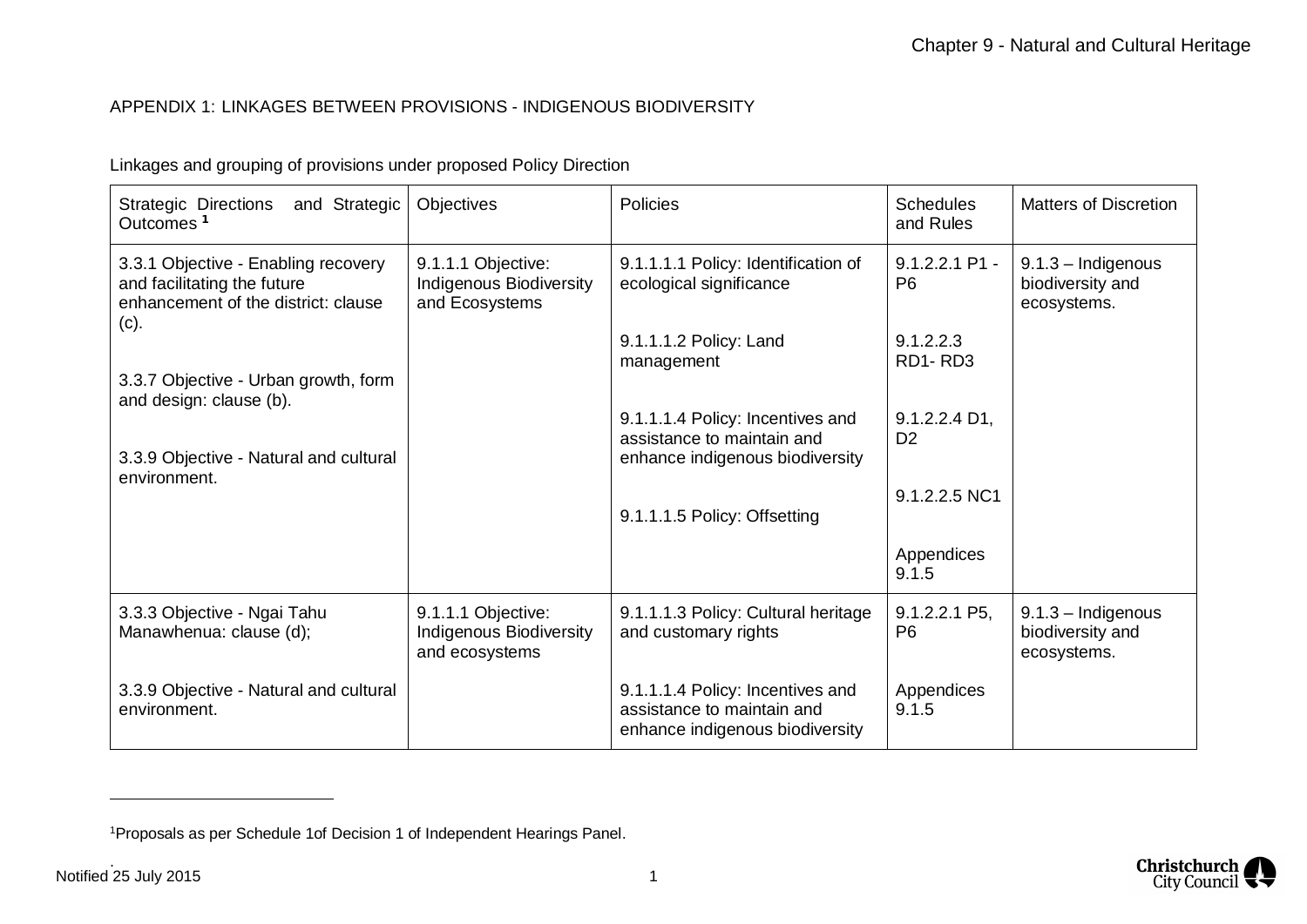| $9.2.1 -$<br><b>Strategic Directions</b><br>9.2.2 - Policies<br>9.2.3 - Rules<br>9.2.4 - Matters of<br>$9.2.5 - Appendices$<br>Strategic<br>Objectives<br><b>Discretion</b><br>and<br>Outcomes <sup>2</sup>                                                                                                                                                                                                                                                                                                                                                                                                                                                                                                                                                                                                                                                                                                                                                                                                                                                                                                                                                                                                                                                                                                                                                                                                                                                                                                                                                                                                                                                                                                                                                                                                                                                                                                                                                                                                                                                                                                                                                                                                                                                                                                                                                                              |  |
|------------------------------------------------------------------------------------------------------------------------------------------------------------------------------------------------------------------------------------------------------------------------------------------------------------------------------------------------------------------------------------------------------------------------------------------------------------------------------------------------------------------------------------------------------------------------------------------------------------------------------------------------------------------------------------------------------------------------------------------------------------------------------------------------------------------------------------------------------------------------------------------------------------------------------------------------------------------------------------------------------------------------------------------------------------------------------------------------------------------------------------------------------------------------------------------------------------------------------------------------------------------------------------------------------------------------------------------------------------------------------------------------------------------------------------------------------------------------------------------------------------------------------------------------------------------------------------------------------------------------------------------------------------------------------------------------------------------------------------------------------------------------------------------------------------------------------------------------------------------------------------------------------------------------------------------------------------------------------------------------------------------------------------------------------------------------------------------------------------------------------------------------------------------------------------------------------------------------------------------------------------------------------------------------------------------------------------------------------------------------------------------|--|
| 9.2.1.1<br>9.2.3.1- How to use the<br>3.3.1 Objective -<br>9.2.2.1 Outstanding<br>9.2.4.1 Outstanding<br>Appendix 9.2.5.1<br>Schedules of<br>Enabling recovery<br>Outstanding<br><b>Natural Features</b><br><b>Natural Features and</b><br>rules.<br>and facilitating the<br>Natural<br><b>Outstanding Natural</b><br><b>Outstanding Natural</b><br>$9.2.3.2 -$ Landscape<br>9.2.2.2 Outstanding<br>future enhancement<br>Features and<br>Features and<br>Landscapes<br>overlay rules -<br>Natural Landscapes<br>of the district.<br>Landscapes.<br>Landscapes and<br><b>Outstanding Natural</b><br>9.2.4.2 Significant<br><b>Significant Features</b><br><b>Features and Landscapes</b><br>Features and<br>9.2.2.3 Significant<br>and Landscapes<br>Significant<br><b>Features</b><br>9.2.1.2<br>9.2.3.2.1 Activity Status<br>3.3.3 Objective -<br>9.2.5.1.1 Schedule of<br>Landscapes<br>Table - Table 1.<br>Ngai Tahu<br>Significant<br>Outstanding natural<br>9.2.2.4 Significant<br>9.2.4.3 Natural<br>Manawhenua.<br>Features and<br>9.2.3.2.2 Non-notification<br><b>Features</b><br>Landscapes<br>character in the<br>Landscapes<br>9.2.3.2.3 Matters of<br>9.2.5.1.2 Schedule of<br>coastal environment<br>9.2.2.5 Natural Character<br>3.3.9 Objective -<br>discretion<br><b>Outstanding Natural</b><br>9.2.4.4 Building<br>in the Coastal<br>Natural and cultural<br>9.2.1.3 Natural<br>Landscapes<br>9.2.3.3 Landscape overlay<br>reflectivity<br>Environment<br>Character in the<br>environment.<br>rules for Significant<br>9.2.5.1.3 Schedule of<br>Coastal<br>9.2.2.6 Restoration of<br><b>Features and Landscapes</b><br>significant Features<br>Environment<br><b>Natural Character</b><br>9.2.3.3.1 Activity Status<br>9.2.5.1.4 Schedule of<br>Table - Table 2.<br>Significant<br>9.2.2.7 Specific activities<br>Landscapes<br>in Outstanding Natural<br>9.2.3.3.2 Non-notification<br>Features and<br>Appendix 9.2.5.2<br>9.2.3.3.3 Matters of<br>Landscapes, Significant<br>Schedule reference<br>discretion<br><b>Features and Landscapes</b><br>map - Outstanding<br>and Areas of Natural<br>9.2.3.4 Overlay rules for<br><b>Natural Features and</b><br><b>Character in the Coastal</b><br>Areas of Natural Character<br>Landscapes and<br>Environment<br>in the Coastal<br><b>Significant Features</b><br>Environment<br>and Landscapes<br>(Christchurch City) |  |

### APPENDIX 1: LINKAGES BETWEEN PROVISIONS – 9.2 LANDSCAPES AND NATURAL CHARACTER IN THE COASTAL ENVIRONMENT

<span id="page-2-0"></span><sup>&</sup>lt;sup>2</sup> Proposals as per Schedule 1of Independent Hearings Panel Decision 1.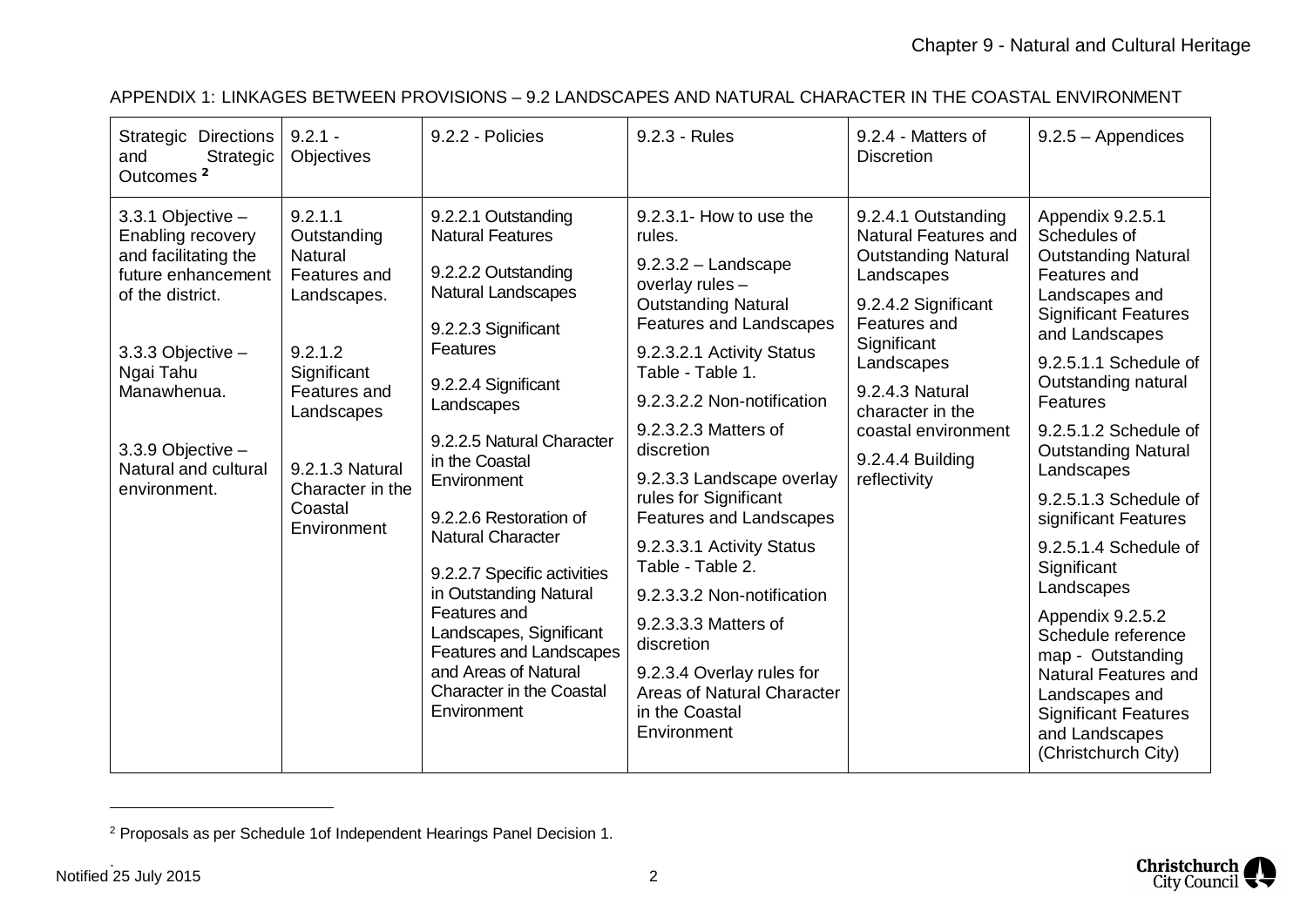| 9.2.2.8 Education and<br>Assistance<br>9.2.2.9 Other Methods | 9.2.3.4.1 Activity Status<br>Table - Table 3.<br>9.2.3.4.2 Non-notification                                                                                                                                                  |  | $9.2.5.3 - Schedule$<br>reference map -<br><b>Outstanding Natural</b><br>Features and                               |
|--------------------------------------------------------------|------------------------------------------------------------------------------------------------------------------------------------------------------------------------------------------------------------------------------|--|---------------------------------------------------------------------------------------------------------------------|
| 9.2.2.10 Future Work on<br><b>Cultural Landscapes</b>        | 9.2.3.4.3 Matters of<br>discretion<br>9.2.3.5 Built form<br>Standards - Outstanding<br>Natural features and<br>Landscapes, Significant<br>Features and Landscapes<br>and Areas of Natural<br><b>Character in the Coastal</b> |  | Landscapes and<br><b>Significant Features</b><br>and Landscapes<br>(Banks Peninsula)                                |
|                                                              |                                                                                                                                                                                                                              |  | 9.2.5.4 Schedules of<br>Areas of Outstanding<br>and High Natural<br>Character in the<br><b>Coastal Environment</b>  |
|                                                              | Environment.                                                                                                                                                                                                                 |  | 9.2.5.4.1 Schedule of<br>areas of at Least<br><b>High Natural</b><br>Character in the<br><b>Coastal Environment</b> |
|                                                              |                                                                                                                                                                                                                              |  | 9.2.5.4.2 Schedule of<br>Areas of Outstanding<br>Natural Character in<br>the Coastal<br>Environment.                |
|                                                              |                                                                                                                                                                                                                              |  | 9.2.5.5 Schedule<br>Reference Map-<br><b>Coastal Natural</b><br><b>Character Areas</b><br>(Christchurch City)       |
|                                                              |                                                                                                                                                                                                                              |  | 9.2.5.6 Schedule<br>Reference Map-<br><b>Coastal Natural</b><br><b>Character Areas</b><br>(Banks Peninsula)         |

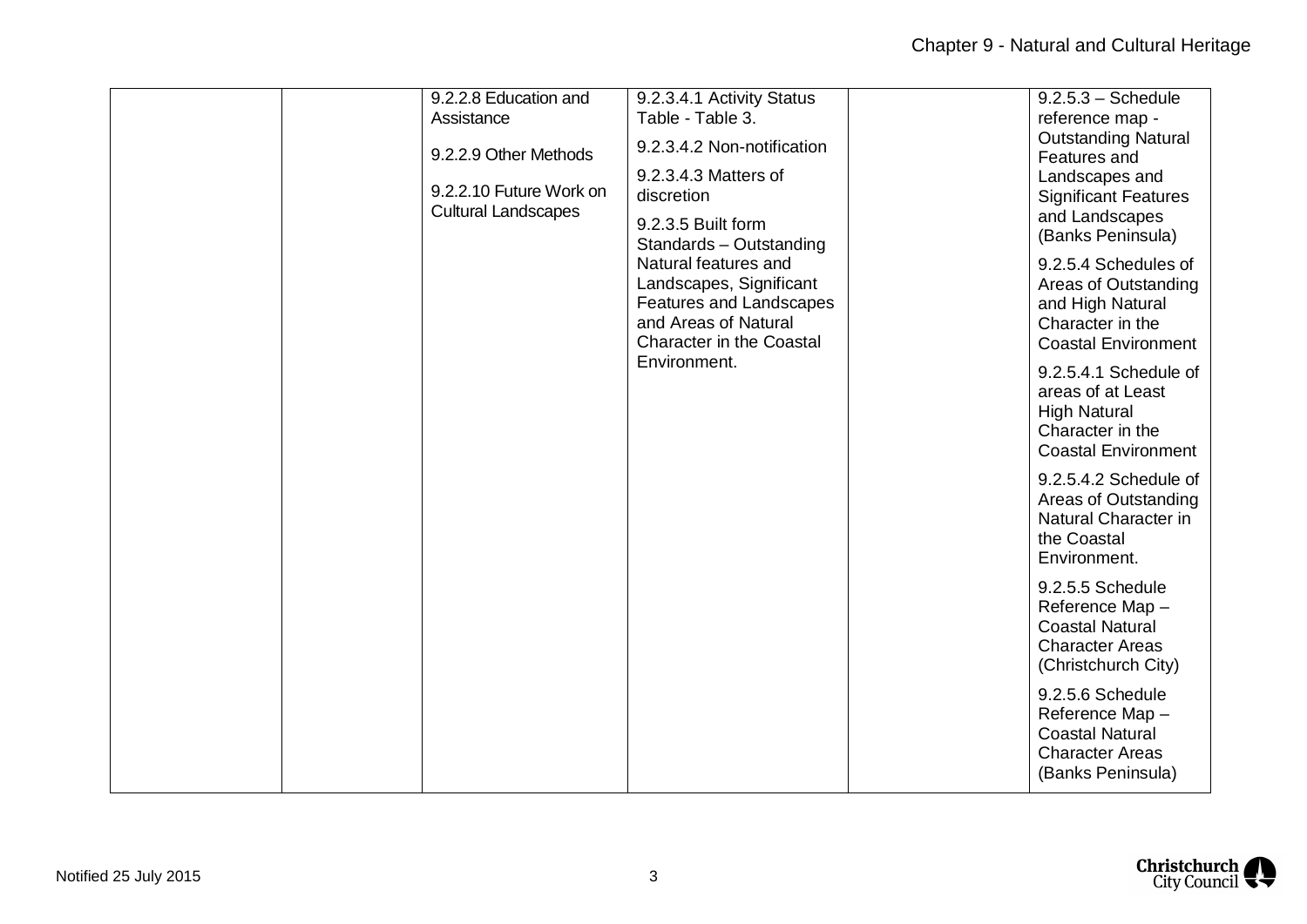#### APPENDIX 1: LINKAGES BETWEEN PROVISIONS – HISTORIC HERITAGE

| <b>Strategic Directions and</b><br>Strategic Outcomes <sup>3</sup>                          | Objectives                                          | Policies                                                                                                                                                                  | <b>Schedules and Rules</b>                                                                                                                                               | Matter of discretion                                                                                                                                                    |
|---------------------------------------------------------------------------------------------|-----------------------------------------------------|---------------------------------------------------------------------------------------------------------------------------------------------------------------------------|--------------------------------------------------------------------------------------------------------------------------------------------------------------------------|-------------------------------------------------------------------------------------------------------------------------------------------------------------------------|
| 3.3.1 Objective -<br>Enabling recovery and<br>facilitating the future<br>enhancement of the | 9.3.1<br>Objective-<br><b>Historic</b><br>Heritage. | 9.3.2.1 Policy - Protection of<br>sites of Ngai Tahu cultural<br>significance.                                                                                            | Appendix 9.3.6.1 and Appendix<br>9.3.6.2                                                                                                                                 | 9.3.4 Matters of control -<br>Historic Heritage.                                                                                                                        |
| district.                                                                                   |                                                     | 9.3.2.2 Policy - Protection of                                                                                                                                            | $9.3.3.1 - 9.3.3.1.7$ How to use<br>the rules                                                                                                                            | 9.3.5 Matters of discretion -<br><b>Historic Heritage</b>                                                                                                               |
| 3.3.3 Objective - Ngai<br>Tahu Manawhenua.                                                  |                                                     | significant historic heritage -<br>heritage items and heritage<br>settings - assessment and<br>identification                                                             | 9.3.3.1.6 - Specific exemptions<br>- identified in Appendix 9.3.6.3.                                                                                                     | 9.3.5.1 High Significance<br>(Group 1) and Significant                                                                                                                  |
| 3.3.7 Objective - Urban                                                                     |                                                     |                                                                                                                                                                           | 9.3.3.10 Permitted activities                                                                                                                                            | (Group 2) heritage items and<br>heritage settings                                                                                                                       |
| growth, form and<br>design, in particular                                                   |                                                     | 9.3.2.3 Policy - Protection of<br>significant historic heritage -                                                                                                         | P1 to P7.                                                                                                                                                                |                                                                                                                                                                         |
| clause (b).                                                                                 |                                                     | heritage items and heritage<br>settings - assessment and<br>identification                                                                                                | 9.3.3.2.2 Controlled activities -<br>Heritage items High                                                                                                                 | 9.3.5.2 Alteration of a heritage<br>item - High Significance (Group<br>1) and Significant (Group 2).                                                                    |
| 3.3.9 Objective - Natural<br>and cultural                                                   |                                                     |                                                                                                                                                                           | Significance (Group 1) and<br>Significant (Group 2). C1 - C3                                                                                                             |                                                                                                                                                                         |
| environment                                                                                 |                                                     | 9.3.2.4 Policy - Protection of<br>significant historic heritage -<br>heritage areas - future<br>assessment and identification<br>9.3.2.5 Policy -<br>Archaeological sites | 9.3.3.2.3 Restricted<br>discretionary activities -<br>Heritage Items and Heritage<br>Settings - High Significance<br>(Group 1) and Significant<br>(Group 2). RD1 to RD7. | 9.3.5.3 Alteration of a heritage<br>setting - New buildings in<br>heritage settings - High<br>Significance (Group 1) and<br>Significant (Group 2) heritage<br>settings. |
|                                                                                             |                                                     |                                                                                                                                                                           |                                                                                                                                                                          | 9.3.5.4 New buildings,<br>structures and features within                                                                                                                |

<span id="page-4-0"></span><sup>&</sup>lt;sup>3</sup> Proposals as per Schedule 1 of Independent Hearings Panel Decision 1.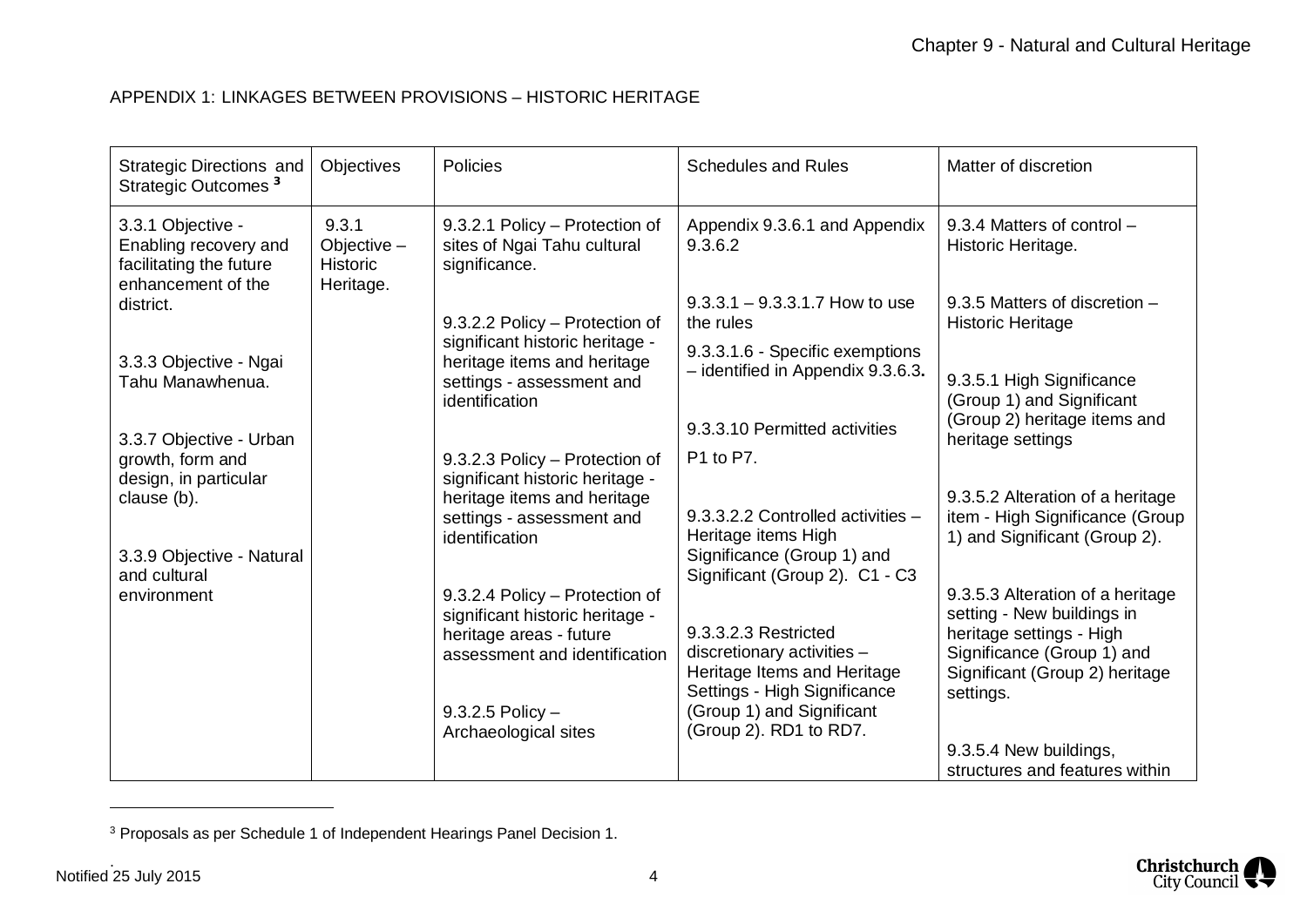| 9.3.2.6 Policy - Heritage<br>conservation management<br>and heritage principles -<br>heritage items and settings. | 9.3.3.2.5 Non-notification.<br>9.3.3.2.4 Restricted<br>Discretionary Activities - Silent<br>File Areas, RD1.              | open space heritage items -<br>High Significance (Group 1)<br>and Significant (Group 2)<br>heritage items.                              |
|-------------------------------------------------------------------------------------------------------------------|---------------------------------------------------------------------------------------------------------------------------|-----------------------------------------------------------------------------------------------------------------------------------------|
| 9.3.2.7 Policy - Ongoing,<br>viable use of heritage items<br>and heritage settings                                | 9.3.3.2.5 Non-notification -<br>RD <sub>1</sub> .                                                                         | 9.3.5.5 Relocation of a heritage<br>item within its heritage setting -<br>for High Significance (Group 1)<br>and Significant (Group 2)  |
| 9.3.2.8. Policy - Relocation of<br>heritage items within and<br>beyond                                            | 9.3.3.2.6 Discretionary Activities<br>- Heritage Items - High<br>Significance (Group 1) and<br>Significant (Group 2). D1. | heritage items<br>9.3.5.6 Temporary event<br>structures within High<br>Significance (Group 1) and                                       |
| 9.3.2.9 Policy - Demolition of<br>heritage items                                                                  | 9.3.3.17 Non Complying<br>activities - Heritage Items -<br>High Significance (Group 1) and                                | Significant (Group 2) heritage<br>setting.                                                                                              |
| 9.3.2.10 Policy - Awareness<br>and Education of historic<br>heritage                                              | Significant (Group 2). NC1.                                                                                               | 9.3.5.7 Signs - Heritage items<br>and Heritage settings - Group 1<br>(High Significance) and Group<br>2 (Significant) heritage settings |
| 9.3.2.11 Policy - Incentives<br>and assistance for historic<br>heritage                                           |                                                                                                                           | 9.3.5.8 Matters of discretion for<br>Silent File Areas.                                                                                 |